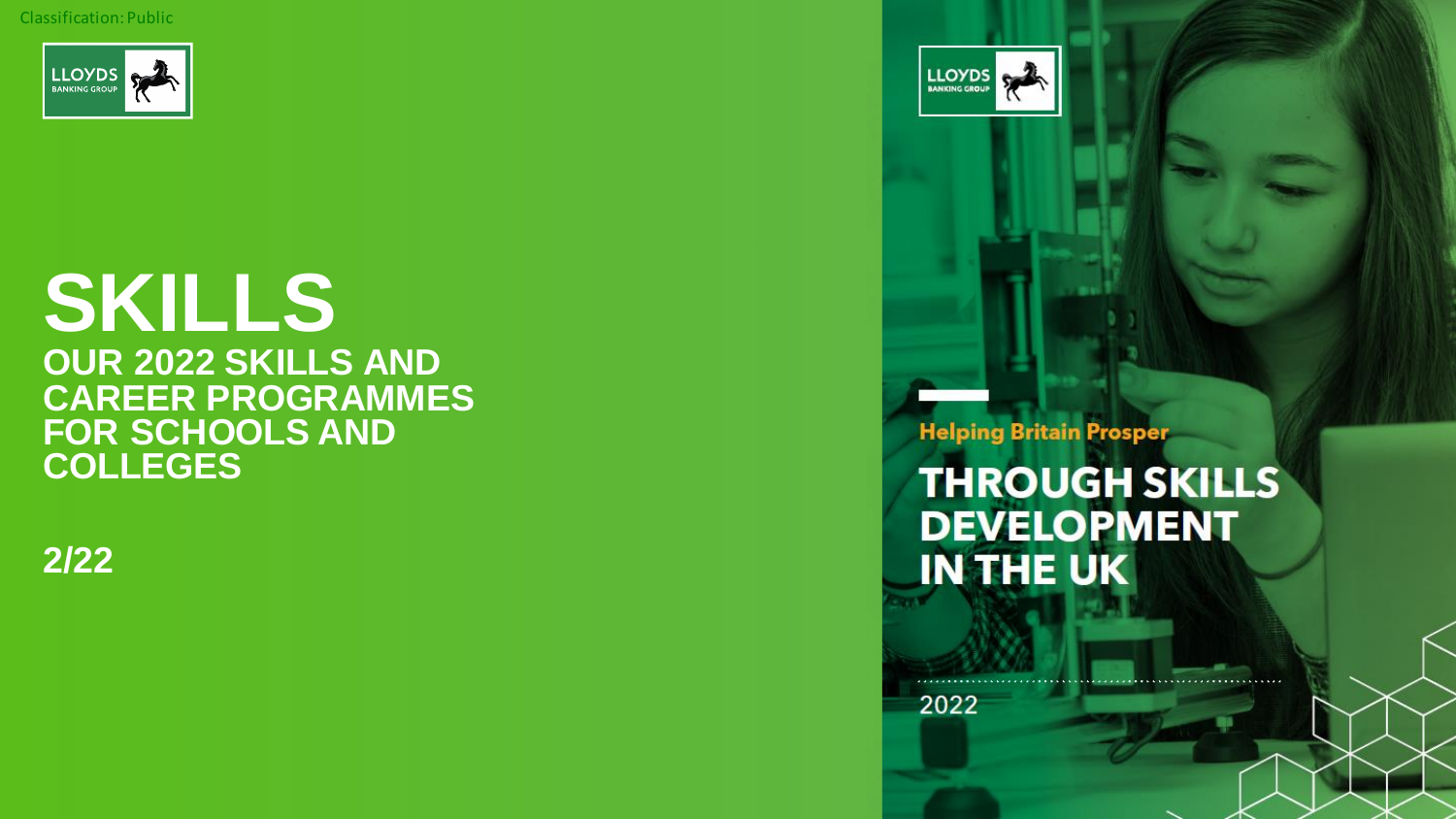

## **Our Mission HELPING BRITAIN PROSPER**

 $\sim$  References to  $\sim$  References to the relevant age studies with a relevant age studies with a relevant age studies with a relevant age studies with a relevant age studies with a relevant age systems. The relevant age

## We are striving to **Help Britain Prosper**

**LLOYDS** 

We are committed to building an inclusive society.

We can and we are using our influence to enable local communities to recover and thrive.

This starts with young people: our workforce of the future.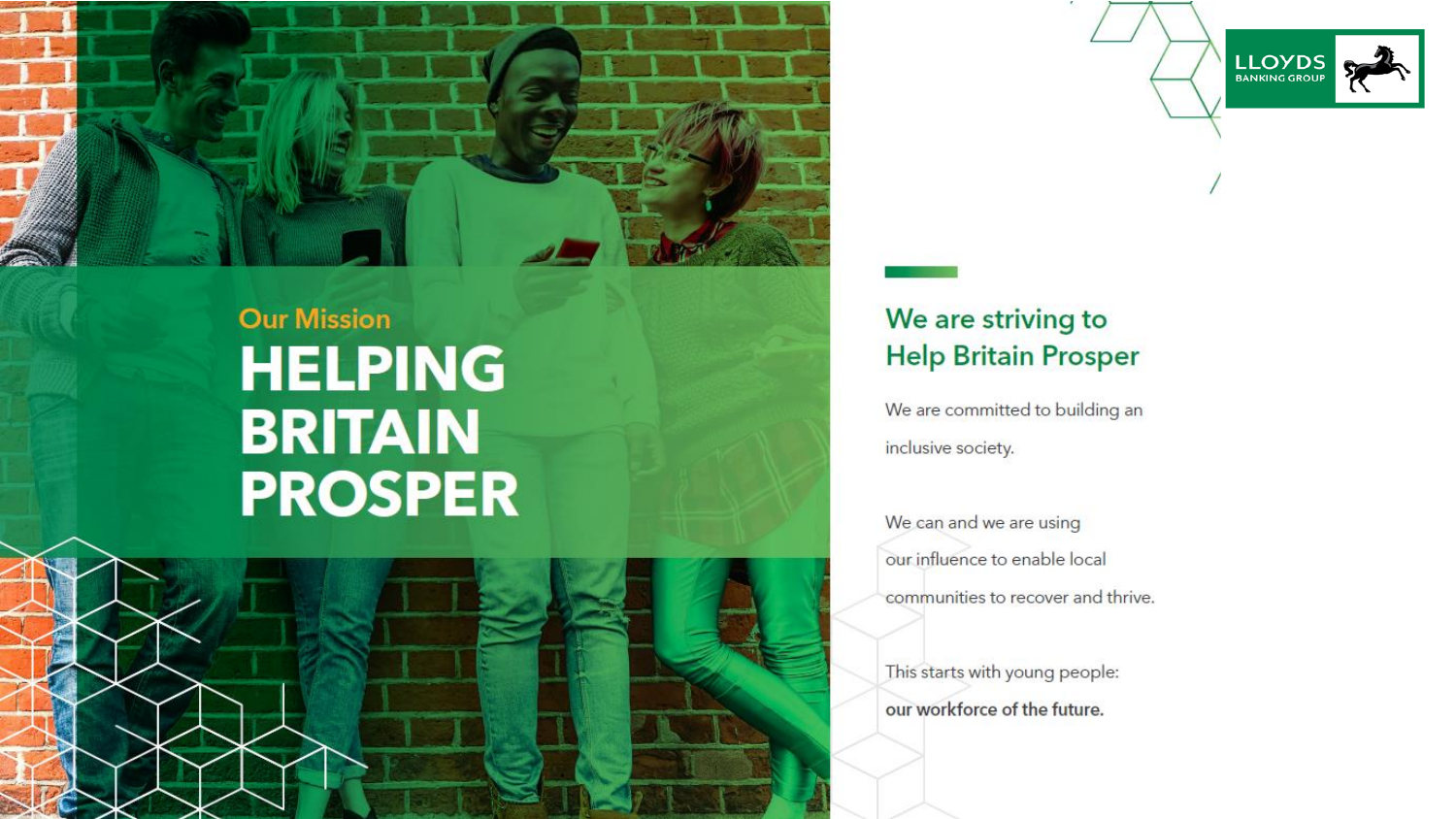## **2022 SOLUTIONS AT A GLANCE BY AGE GROUP**

Our solutions start at age 7 through age 19. Starting with a focus on building essential behavioural skills and aspirational exposure to the world of work, we build confidence, insight and practical skills to support older students on their journey transitioning to the world of work.



| <b>PRIMARY CHILDREN</b>                                                                                                                                                  | <b>KS2/3 TRANSITION</b>                                                                                                                                                | <b>KS4 STUDENTS</b>                                                                                                                                               | <b>KS5 / FE / SIXTH FORM</b>                                                                                                                            |
|--------------------------------------------------------------------------------------------------------------------------------------------------------------------------|------------------------------------------------------------------------------------------------------------------------------------------------------------------------|-------------------------------------------------------------------------------------------------------------------------------------------------------------------|---------------------------------------------------------------------------------------------------------------------------------------------------------|
| Drive development of meta-skills<br>beyond curriculum that are critical<br>to future work. Create optimism<br>and ambition for those from more<br>challenged backgrounds | Support & foster development of<br>meta-skills beyond curriculum.<br>Create exposure to future careers<br>optimism & ambition for those<br>from challenged backgrounds | Upweight profile of meta-skills in<br>these pivotal final years of<br>schooling connecting logically with<br>careers, world of work and<br>employability concepts | Refine meta-skills and capability<br>to utilise in securing work,<br>apprenticeship or higher<br>education. Showcasing metaskills<br>in diverse careers |
|                                                                                                                                                                          |                                                                                                                                                                        |                                                                                                                                                                   |                                                                                                                                                         |
| <b>SKILLSBUILDER</b><br><b>IMAGINATIVE</b><br><b>INVENTORS</b>                                                                                                           | <b>SKILLSBUILDER</b><br><b>IMAGINATIVE</b><br><b>INVENTORS</b>                                                                                                         | <b>SKILLSBUILDER</b><br><b>RECRUITMENT RACE</b>                                                                                                                   | <b>SKILLSBUILDER</b><br><b>RECRUITMENT RACE</b>                                                                                                         |
| <b>SKILLSBUILDER</b><br><b>ACCELERATOR</b>                                                                                                                               | <b>SKILLSBUILDER</b><br><b>ACCELERATOR</b>                                                                                                                             | <b>WORLD OF WORK</b><br><b>EXPERIENCE</b>                                                                                                                         | <b>WORLD OF WORK</b><br><b>EXPERIENCE</b>                                                                                                               |
|                                                                                                                                                                          |                                                                                                                                                                        | <b>VIRTUAL WORK</b><br><b>EXPERIENCE</b>                                                                                                                          | <b>WORLD OF WORK FOR</b><br><b>EDUCATORS</b>                                                                                                            |
|                                                                                                                                                                          |                                                                                                                                                                        | <b>WORLD OF WORK FOR</b><br><b>EDUCATORS</b>                                                                                                                      | <b>SKILLSBUILDER</b><br><b>ACCELERATOR</b>                                                                                                              |
|                                                                                                                                                                          |                                                                                                                                                                        | <b>SKILLSBUILDER</b><br><b>ACCELERATOR</b>                                                                                                                        |                                                                                                                                                         |

\* References to "key stages" whilst applying in England are to include the relevant age students within all devolved nations' education systems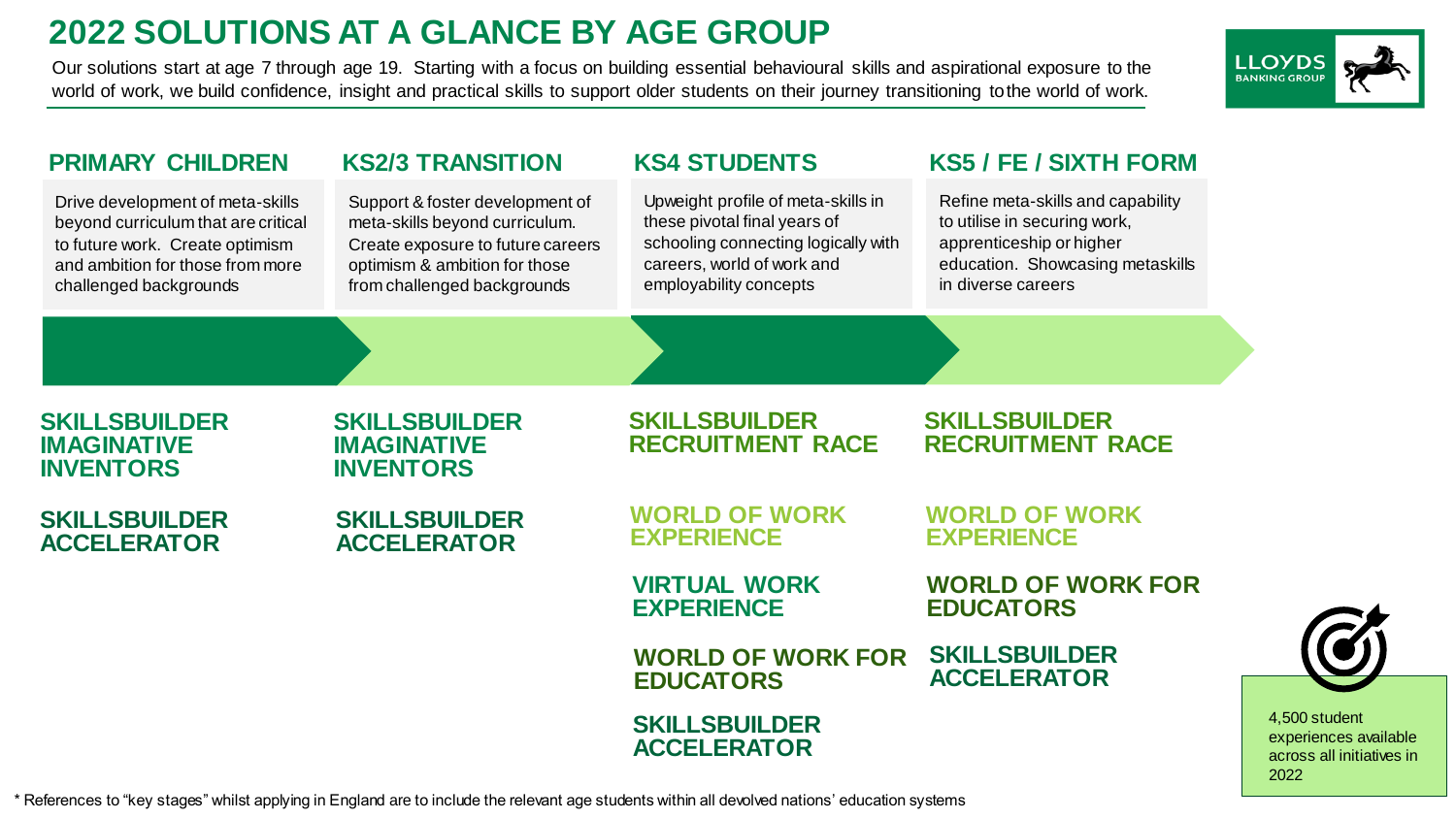## **2022 – AT A GLANCE BY TIME-FRAME, COHORT SIZE & AGE**



| <b>SKILLSBUILDER</b><br><b>IMAGINATIVE</b><br><b>INVENTORS</b> | 70=90 mins                                                                                         | $\frac{1}{\sqrt{2}}$ Up to 35                                 | e<br>A<br>$8 - 13$        | <b>VIRTUAL - SINGLE CLASS</b>                       |
|----------------------------------------------------------------|----------------------------------------------------------------------------------------------------|---------------------------------------------------------------|---------------------------|-----------------------------------------------------|
| <b>SKILLSBUILDER</b><br><b>RECRUITMENT RACE</b>                | 70=90 mins<br>$\left(\cdot \setminus \cdot\right)$                                                 | $\sum_{1.11}$ 35-250                                          | $\mathbf{z}$<br>$12 - 19$ | <b>VIRTUAL - SINGLE &amp;</b><br><b>MULTI-CLASS</b> |
| <b>WORLD OF WORK</b><br><b>EXPERIENCE</b>                      | $\left(\begin{array}{c} \overline{\mathbf{1}} \\ \mathbf{0} \end{array}\right)$ 3.5 hrs            | $\sum_{i=1}^{n}$ 50-250                                       | á<br>14&15                | <b>VIRTUAL - MULTI-CLASS</b><br>& AT HOME           |
| <b>VIRTUAL WORK</b><br><b>EXPERIENCE</b>                       | $\left(\begin{array}{c} \backslash \end{array}\right)$ 2 days                                      | $\frac{1}{\sqrt{2}}$ Up to 55                                 | Ø<br>A<br>$14 - 21$       | <b>VIRTUAL - MULTI-CLASS</b><br>AT HOME & ON-DEMAND |
| <b>WORLD OF WORK FOR</b><br><b>EDUCATORS</b>                   | $\left(\begin{array}{c} \overline{\mathbf{1}} \\ \overline{\mathbf{1}} \end{array}\right)$ 3.5 hrs | Up to 250 live<br>$\sum_{i=1}^{n}$<br>Unlimited on-<br>demand | á<br>N/A                  | <b>VIRTUAL - LIVE &amp; ON-</b><br><b>DEMAND</b>    |
| <b>SKILLSBUILDER</b><br><b>ACCELERATOR</b>                     | Year-long                                                                                          | 400 schools                                                   | â<br>$4 - 19$             | <b>IN PERSON</b><br><b>CONSULTANCY SUPPORT</b>      |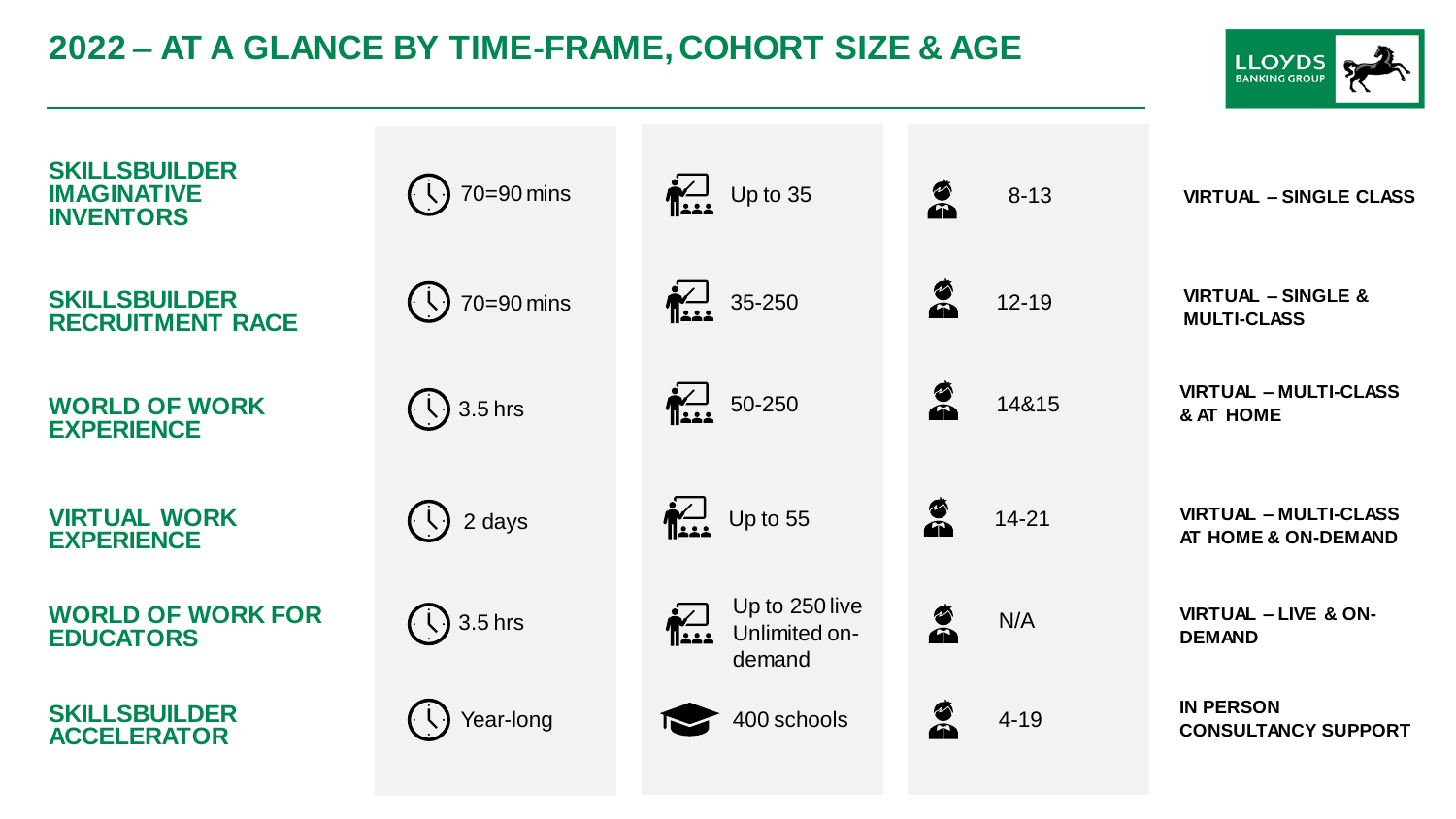

#### **SKILLSBUILDER IMAGINATIVE INVENTORS**

Introduction to the Skillsbuilder Essential Skills framework, using a creative imagination challenge to bring three essential skills to life and allow students to recognise how these skills are used in real life jobs

#### **DURATION & DELIVERY METHOD**

Delivered virtually via Zoom / Teams.

70-90 minutes Led by Lloyds "Master Builder" accompanied by 3 additional Lloyds volunteers from diverse backgrounds and occupations. Teacher & student packs provided in advance.

**STRUCTURE** Students are introduced to the Skillsbuilder framework specifically Speaking, Listening and Creativity. Complexity and challenge is age-adjusted. Students then undertake a short creative challenge relating to the world of work e.g. help Lloyds design a workspace that will help colleagues be more creative. Students create a presentation typically on flipchart paper and then present their ideas for feedback to Lloyds volunteers. Finally students take part in an open question and answer session with Lloyds volunteers exploring our company, our jobs, how we bring the essential skills to life every day

#### **LEARNING OUTCOMES**

Simple understanding and practical experience of three of the Skillsbuilder essential skills Encounters with employers and employees Linking curriculum learning to careers Experiences of workplaces (virtual)

#### **TIMEFRAME, REQUESTING & CAPACITY**

Run on-demand across the academic year subject to Lloyds volunteering capacity & availability Ideally one month notice required It is possible for schools to request multiple sessions e.g. to complete an entire year-group or follow-ups to consolidate learning across the academic year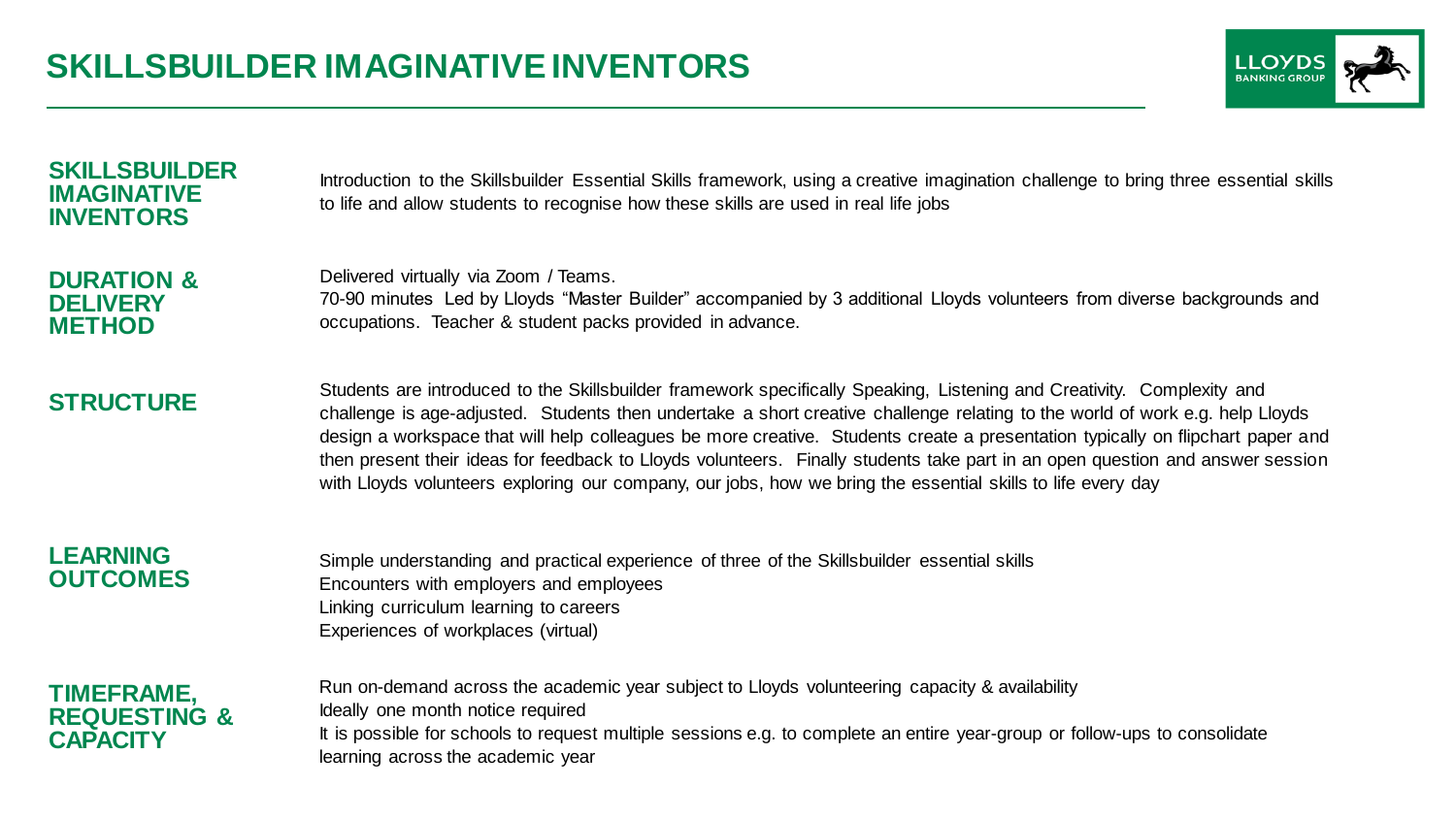

#### **SKILLSBUILDER RECRUITMENT RACE**

Introduction to the Skillsbuilder Essential Skills framework, using a simulation of the recruitment process where students play the role of hiring manager to bring three essential skills to life, allowing students to recognise real life applications

#### **DURATION & DELIVERY METHOD**

Delivered virtually via Zoom / Teams.

70-90 minutes Led by Lloyds "Master Builder" accompanied by multiple Lloyds volunteers from diverse backgrounds and occupations. Teacher & student packs provided in advance.

**STRUCTURE** Students are introduced to the Skillsbuilder framework specifically Speaking, Listening, Problem Solving, Staying Positive & Teamwork. Complexity and challenge is age-adjusted. Students in groups analyse six CVs and a role description using the Skillsbuilder framework to recommend a candidate to hire. Students pitch their recommendation to a Lloyds volunteer. Finally students take part in an open question and answer session with Lloyds volunteers exploring the company, our jobs, how we bring the essential skills to life every day

#### **LEARNING OUTCOMES**

Simple understanding and practical experience of five of the Skillsbuilder essential skills Encounters with employers and employees Linking curriculum learning to careers Experiences of workplaces (virtual – this simulation is based on a front-line customer service industry role)

#### **TIMEFRAME, REQUESTING & CAPACITY**

Run on-demand across the academic year subject to Lloyds volunteering capacity & availability Supports entire year groups of multiple classes simultaneously e.g. 10 classes of 25 students in one experience Schools can request sessions for smaller cohorts e.g. focussing on pupil premium students FE / sixth form settings can request this activity for smaller cohorts recognising different student numbers & dynamics This activity is best undertaken within an education setting but can be adapted for students working from home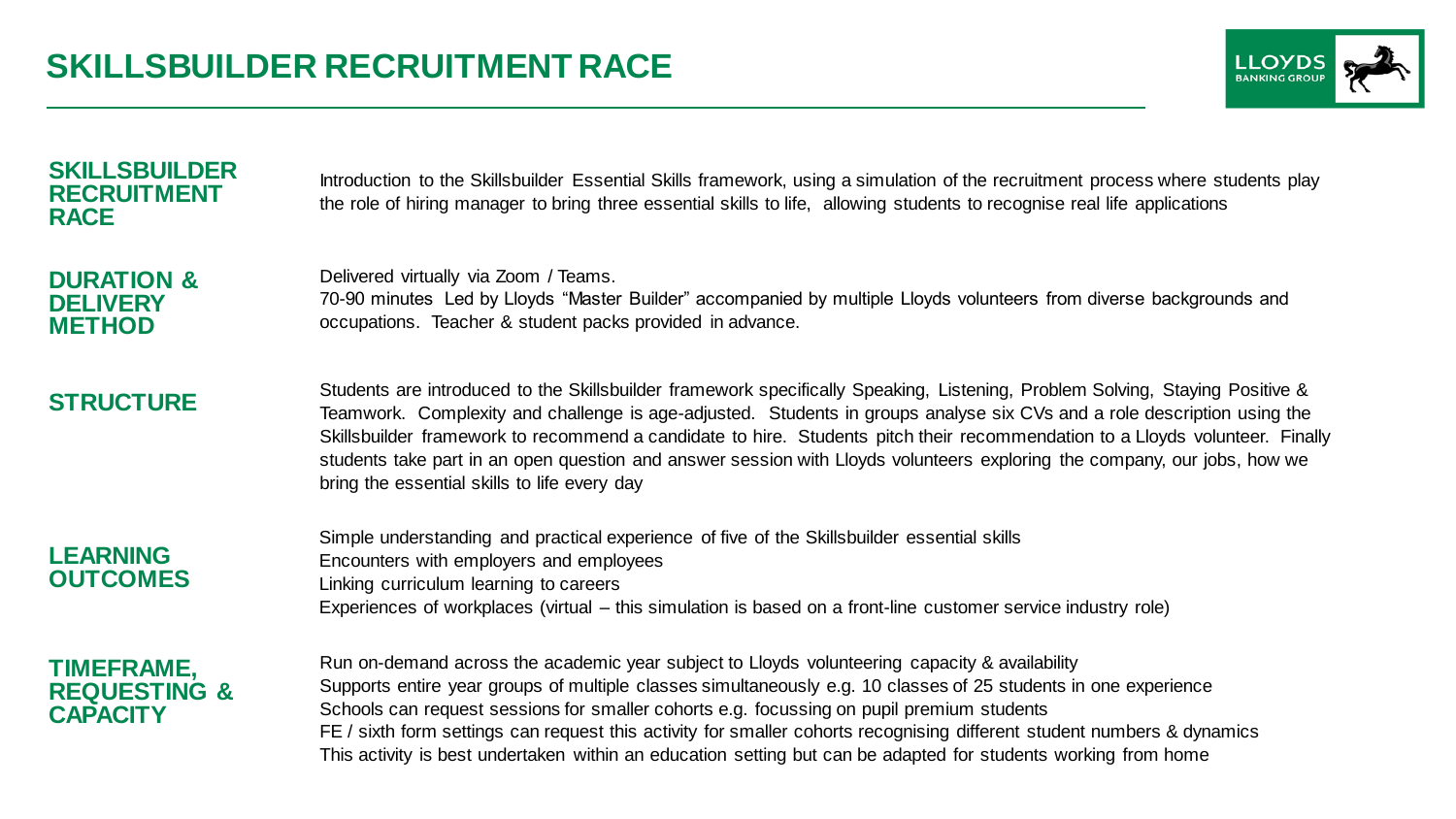

| <b>SKILLSBUILDER</b>  | This is a programme operated by Skillsbuilder that helps education settings to adopt and integrate the Skillsbuilder framework.                                          |
|-----------------------|--------------------------------------------------------------------------------------------------------------------------------------------------------------------------|
| <b>ACCELERATOR</b>    | It is part funded by Lloyds Banking Group alongside other major employers and is free charge to non-fee-paying schools                                                   |
| <b>DURATION &amp;</b> | Delivered across a whole academic year – starting in September concluding July the following year                                                                        |
| <b>DELIVERY</b>       | Schools colleges that are successful in their application will have a dedicated Skillsbuilder consultant to craft and support in                                         |
| <b>METHOD</b>         | adopting and integrating the Skillsbuilder framework into the curriculum and life of the school                                                                          |
| <b>STRUCTURE</b>      | Please see Skillsbuilder Accelerator details on the Skillsbuilder website www.Skillsbuilder.org for more information and<br>testimonials from school and college leaders |
|                       |                                                                                                                                                                          |

**LEARNING OUTCOMES**

Please see Skillsbuilder Accelerator details on the Skillsbuilder website [www.Skillsbuilder.org](http://www.skillsbuilder.org/) for more information and testimonials from school and college leaders 16 schools successful in applying to Accelerator will be allocated to Lloyds Banking Group and therefore able to access the range of additional support from LBG colleagues

#### **TIMEFRAME, REQUESTING & CAPACITY**

Please see Accelerator on [www.Skillsbuilder.org](http://www.skillsbuilder.org/) to check the application process and closing dates for starts in the next academic year. There is a cap on available places although most schools are likely to be successful in their application based on previous years' experience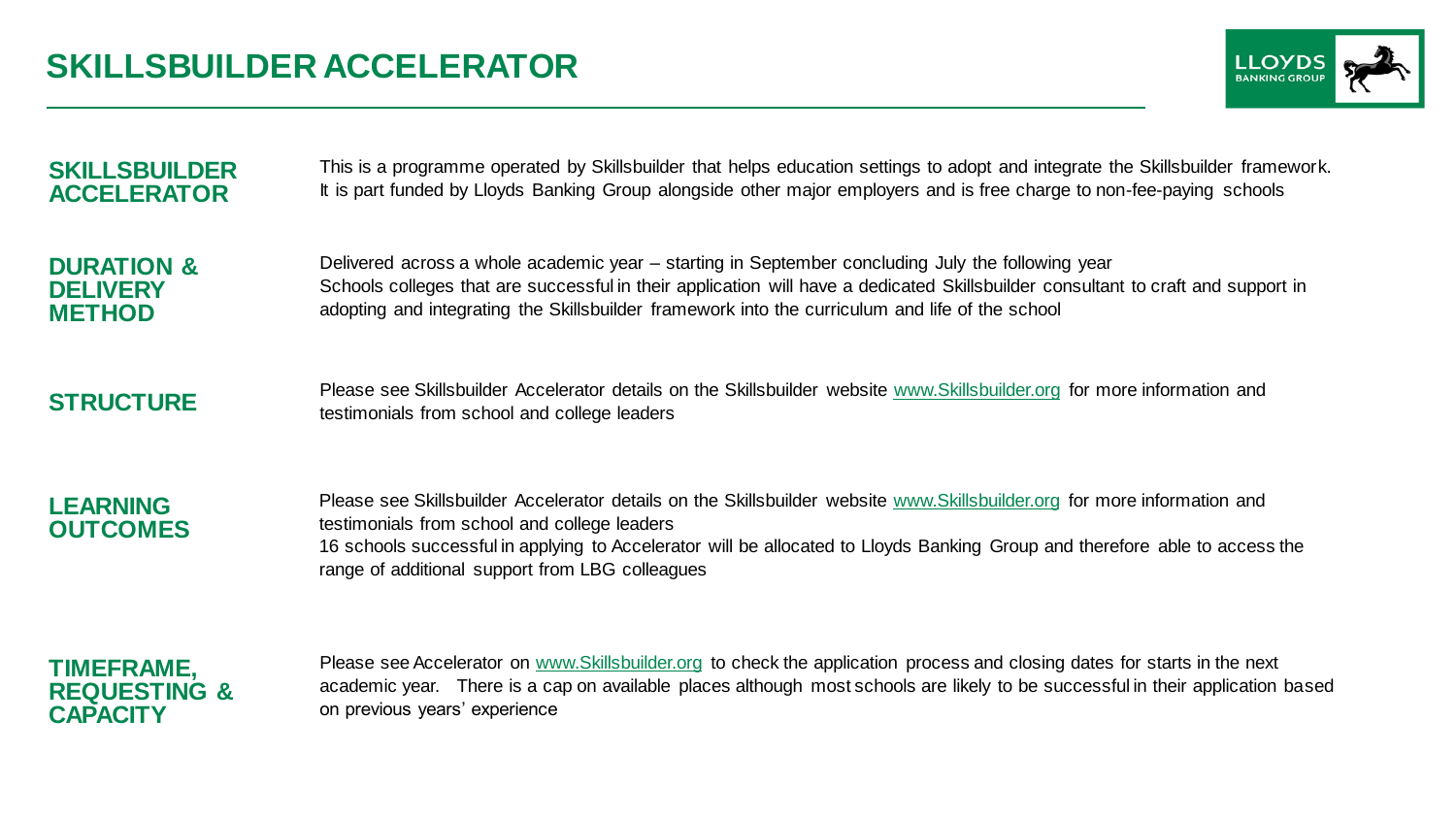

#### **VIRTUAL WORK EXPERIENCE**

VWEX is a two day experience designed for students in Y10\* as an immersive, interactive and creative experience covering strengths, personal brand, presentation & employability skills, live network and business simulations

#### **DURATION & DELIVERY METHOD**

Delivered virtually either in school setting or students joining from home using Zoom. Delivered between 6<sup>th</sup> June and 22<sup>nd</sup> July. Schools request an allocation of spaces between 25 and 55 with student details provided closer to the event time. As this is an interactive experience students must have access to the internet, zoom, a webcam, microphone and headset to participate. There are ten VWEX events available in 2022 largely allocated on first come first served basis

### **STRUCTURE**

VWEX is delivered over two days starting on Mondays or Wednesdays. Each day's experience lasts six hours including breaks. Every effort is made to flex the schedule to respect operating school constraints e.g. transport arrangements but schools should also be prepared to flex break and lunch times to ensure learning outcomes are achieved. The experience can be run in-school or with students at home. A school staff member must be present throughout.

#### **LEARNING OUTCOMES**

VWEX encompasses positive psychology, strengths, skills, building and constructing a personal brand. Presentation and pitching skills, CVs, application forms, interview skills. Exploration of career paths and in-demand professions. Networking with apprentices and graduates. Critical thinking and commerciality. Two business simulations with teamwork, speaking and using persuasive language. One project based on a societal "Helping Britain Prosper" topic with pitch and presentation. 97% of students attending VWEX in 2021 said they would recommend the experience to another student.

#### **TIMEFRAME, REQUESTING & CAPACITY**

There are 550 VWEX spaces available this year. Earliest delivery in  $6<sup>th</sup>$  June and latest delivery concludes  $22<sup>nd</sup>$  July. Schools can reserve between 25 and 55 seats and provide student details four weeks before the event. Schools can have an exclusive event if they request 55 seats. Requesting fewer seats will mean sharing an event with another school and therefore requires both schools to synchronise their start, break, lunch and end-times. The event requires six hours over two consecutive days. Earliest start is 8am and latest finish is 5pm. Students can attend in a school setting or from home or combination of both.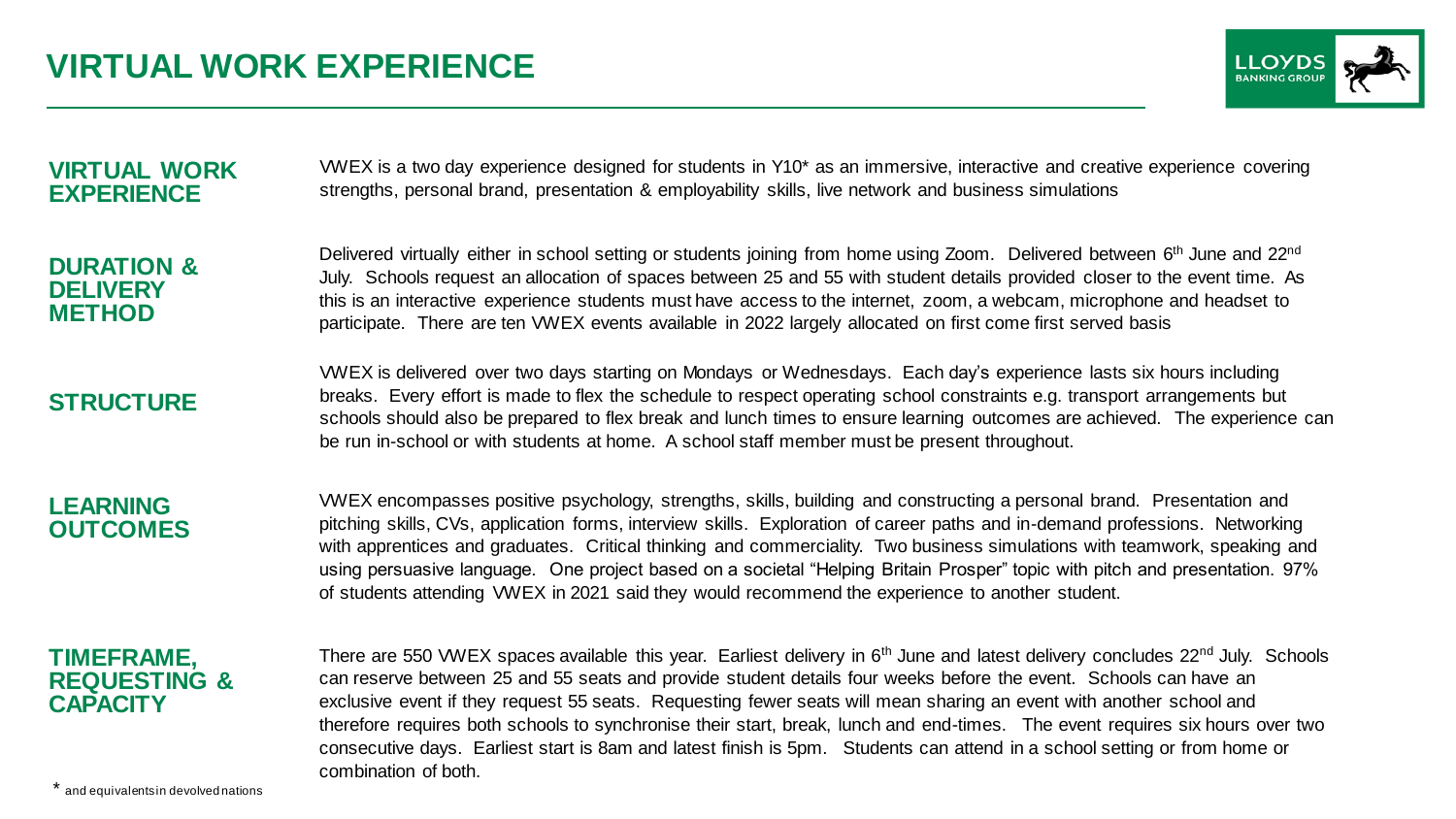

#### **WORLD OF WORK EXPERIENCE**

WOW is a 3.25 hour immersive experience for students broadly 14+ helping them understand strengths, skills, employment pathways, employability skills, resilience and mental well being and encounters with apprentices and graduates

**DURATION & DELIVERY METHOD**

WOW events take place across the year as "open to the public" format and closed events reserved to a particular school. There are 250 seats available on each WOW event. WOW is delivered virtually via zoom, students therefore need internet access, a webcam and microphone to take part. Schools & colleges can either refer students to a public event and students register individually or schools / colleges can request & reserve an allocation of spaces from 50-250 for their own use

**STRUCTURE** WOW consists of six modules – strengths, personal brand, employability skills, finding your future career zone, resilience and action planning. Students meet a diverse range of LBG colleagues and we make every effort to showcase and develop transferable career paths & skills making this suitable for all students, not just students interested in "banking and finance"

**LEARNING OUTCOMES** WOW encompasses positive psychology, strengths, skills, building and constructing a personal brand. Presentation and pitching skills, CVs, application forms, interview skills. Exploration of career paths and in-demand professions. Networking with apprentices and graduates. Critical thinking and commerciality. It is supported by an "on-demand" workbook allowing each student access to the materials for learning consolidation after the event. 98% of students attending this event say they would recommend it to another student.

#### **TIMEFRAME, REQUESTING & CAPACITY**

There are 1500 WOW spaces available this year delivered across the year allocated to schools on a first come first served basis. Typically we run as morning sessions or afternoon sessions. Schools can ask to be notified when public events are being held so that students can access the learning during school and college holidays. Reservations can be made for cohorts from 50-250 students. Requests for over 150 spaces will usually grant an event exclusive to that school / college, not shared with any other institution which allows greater customisation of start end and break times.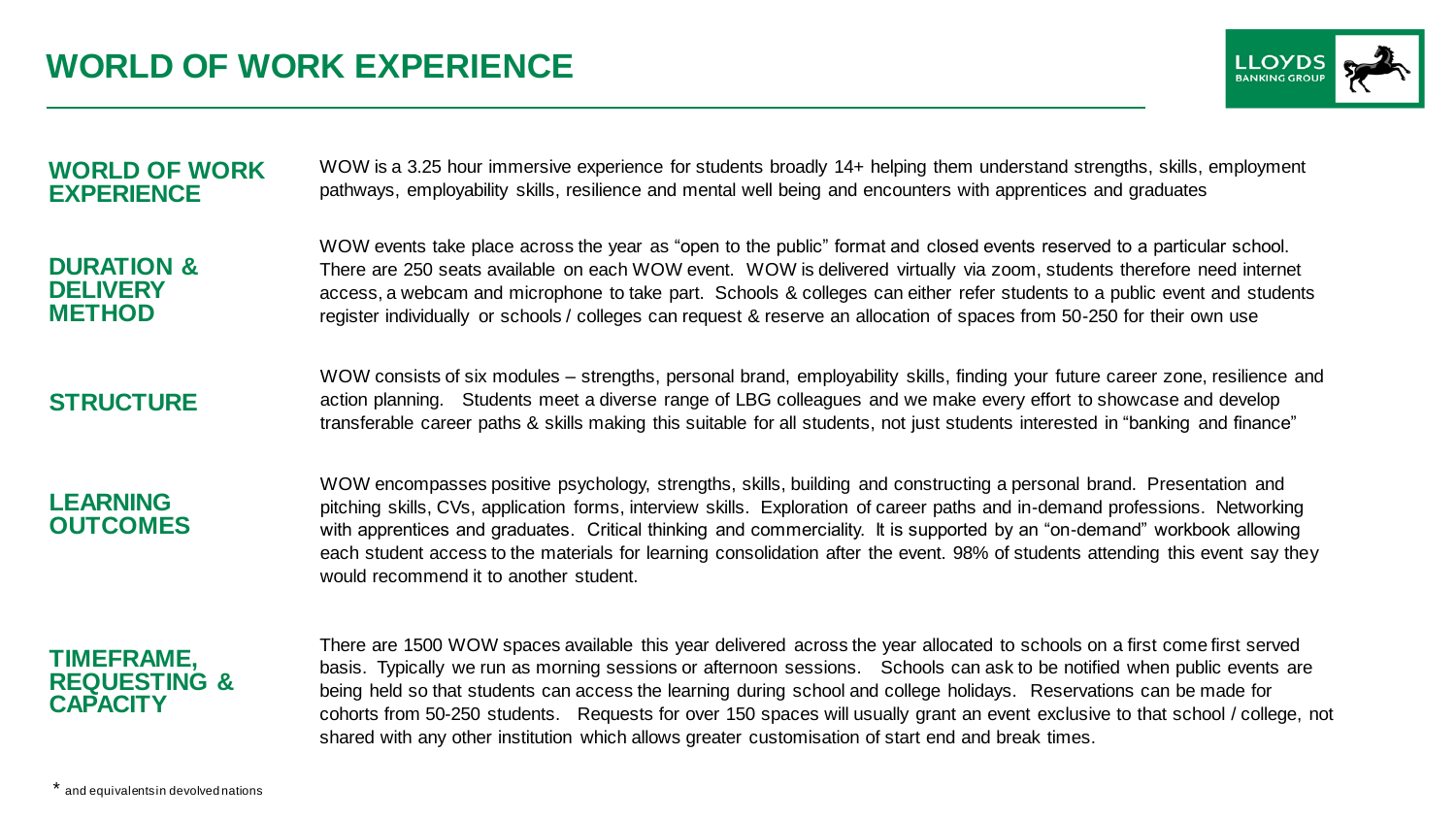

#### **WOW ON DEMAND** WOW on demand is a self-paced learning solution for students broadly 14+ helping them understand strengths, skills, employment pathways, employability skills, resilience and mental well being and encounters with apprentices and graduates

**DURATION & DELIVERY METHOD**

WOW on demand materials can be downloaded from this website [LBG Early Careers \(explorelbg.co.uk\),](https://explorelbg.co.uk/workexp) Content is divided into six modules with videos, text and reflective exercises to consolidate learning. Students can learn at their own pace and complete the modules in any order. Schools and colleges are also welcome to use the content within PSHE and tutor time sessions without requiring further consent from Lloyds Banking Group

#### **STRUCTURE** WOW on demand consists of six modules – strengths, personal brand, employability skills, finding your future career zone, resilience and action planning. Students meet a diverse range of LBG colleagues and we make every effort to showcase and develop transferable career paths & skills making this suitable for all students, not just students interested in "banking and finance"

**LEARNING OUTCOMES** Content encompasses positive psychology, strengths, skills, building and constructing a personal brand. Presentation and pitching skills, CVs, application forms, interview skills. Exploration of career paths and in-demand professions. Critical thinking and commerciality, mental health and resilience through recruitment.

#### **TIMEFRAME, REQUESTING & CAPACITY**

There is unlimited download capacity for WOW on demand. Students can use it as a standalone experience, as consolidation to any of our live events or prior to attending a live event. There is no need to contact Lloyds Banking Group to request access, students simply complete a short registration and will be given the download link LBG Early Careers [\(explorelbg.co.uk\). LBG uses the registration data solely for the purpose of granting access to the workbook](https://explorelbg.co.uk/workexp) and measuring aggregate insight such as geographic region and education setting; we do not make any further contact with students after they have downloaded the workbook. For more information how we handle and retain data please mail Skillsbuilder@lloydsbanking.com.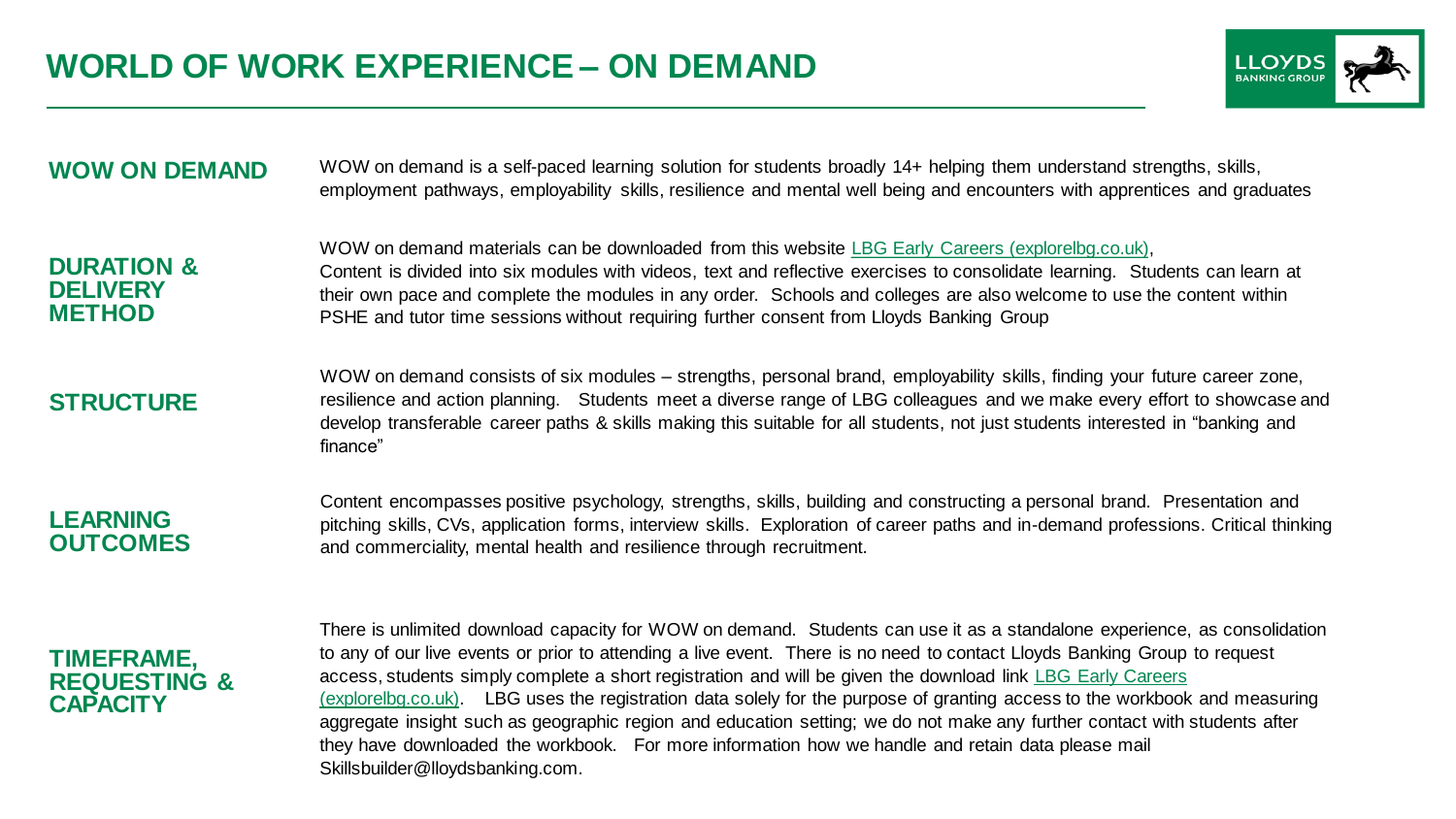

#### WOW - **E** WOW for educators is a modular on-demand offering to support educators with their continuing professional development and understanding of the workplace today's students will ultimately transition into

#### **DURATION & DELIVERY METHOD**

WOW-E will consist of six modules, downloadable as a package. Educators can use the content in sequence or individual elements and self-pace their learning. WOW-E will also be brought to life each year in one live event (with on-demand catch up) allowing educators to interact with

each other and with young workers, apprentices and graduates to reflect on their transition from education to the world of work

#### **LEARNING OUTCOMES**

WOW-E will help educators with:

- understanding future labour market trends, areas of emerging demand and transferable skills (Gatsby2)
- exploration of essential behavioural skills or meta-skills and their role in helping young adults adapt to the world of work
- exploration of modern apprenticeships, direct hire and graduate routes including hearing from young adults experience
- linking learning curriculum to careers (Gatsby 4)
- understanding commercial recruitment practices and experiences students will encounter as they transition to work

#### **TIMEFRAME, REQUESTING & CAPACITY**

WOW for educators is currently in production as a co-creation project between senior school and college leaders and Lloyds Banking Group. If you'd like to be involved in this exciting co-creation project, please contact [ian.browne@lloydsbanking.com](mailto:ian.browne@lloydsbanking.com)

Currently we project WoW for educators to be available in term 6 of the 21/22 academic year

WoW for educators on-demand materials will have unlimited download capacity and adaptable so that schools and colleges can use elements or all the materials within their own INSET CPD provision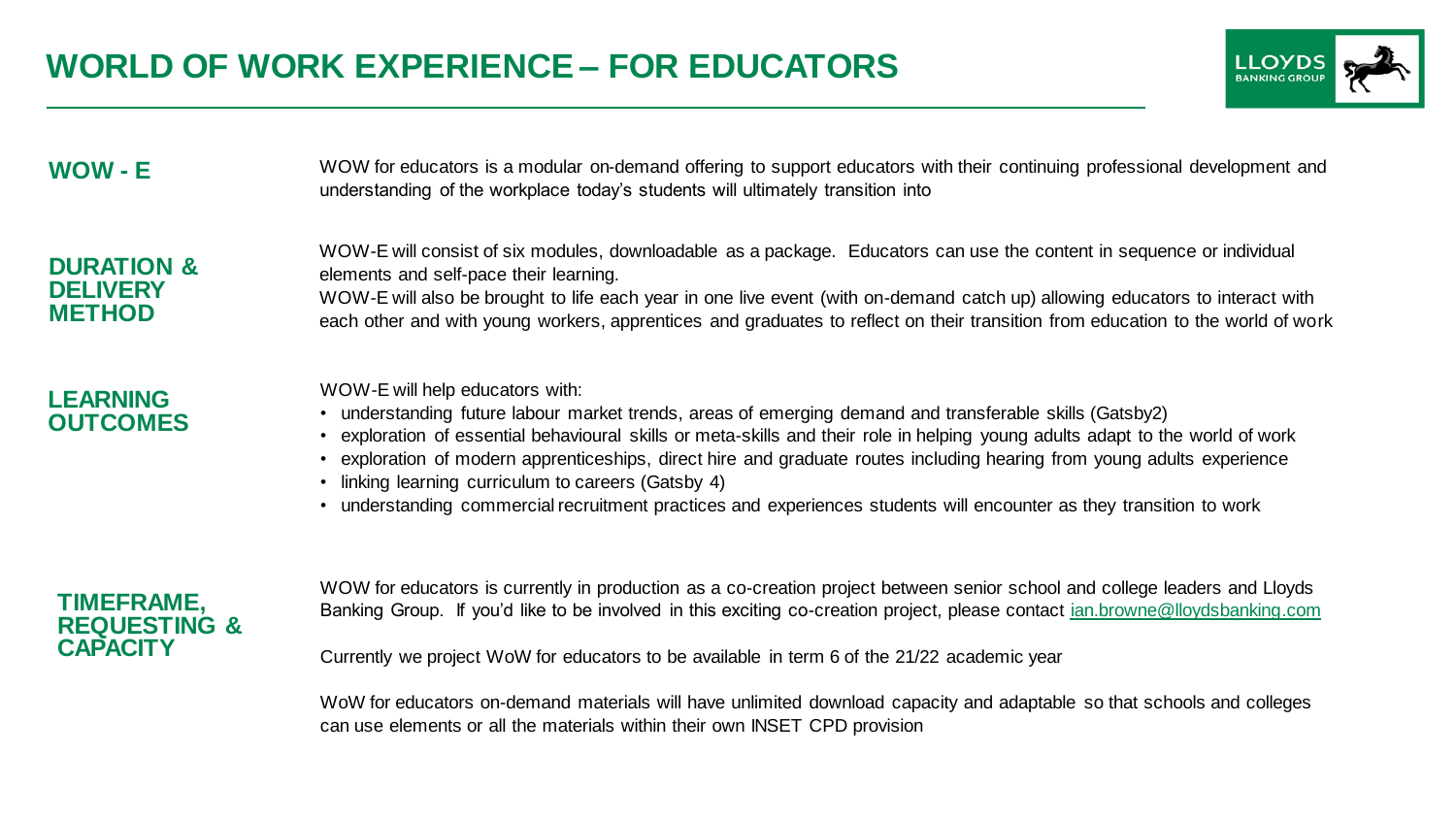## **POWERING BRITAIN'S RECOVERY THROUGH SKILLS**

We are committed to building the workforce of the future, equipping individuals and businesses with the skills and capabilities that set them up for success and contribute to the UK's longer term prosperity



## **OUR DESIGN PRINCIPLES**

- Create a pipeline of targeted support across the arc of the education system in the UK allowing students to aspire and make informed choices that will facilitate outcomes to the best of individual capabilities and increase talent across the UK
- Recognise disadvantage in what we do, that talent may be distributed equally across the UK but opportunity is not
- Take a systemic and collaborative partnership based approach in what we do. We cannot help Britain Recover alone but we can facilitate the pooling of knowledge and expertise that leads to bolder and more ambitious outcomes
- Recognise purpose, efficiency and scale in what we do, being agile to listen and adapt as we learn, optimising and innovating constantly

## **OUR MISSIONS IN 2022**

- Extend our Skillsbuilder partnership to encompass students from 8 to 18+ and secure good outcomes in secure work, apprenticeships or higher education
- Enhance our virtual work experience offering to allow any student, wherever they live in the UK, regardless of their education setting, to access our support
- Recognise disadvantage and challenges faced by young people, in particular those whose schooling is disrupted due to health or caring responsibilities
- Support educators and policy makers in their mission to allow young people to successfully navigate towards and transition into the world of work
- Build upon our strengths in supporting learning within small and medium sized businesses to create a better transitional experience for young people making their first substantive step into careers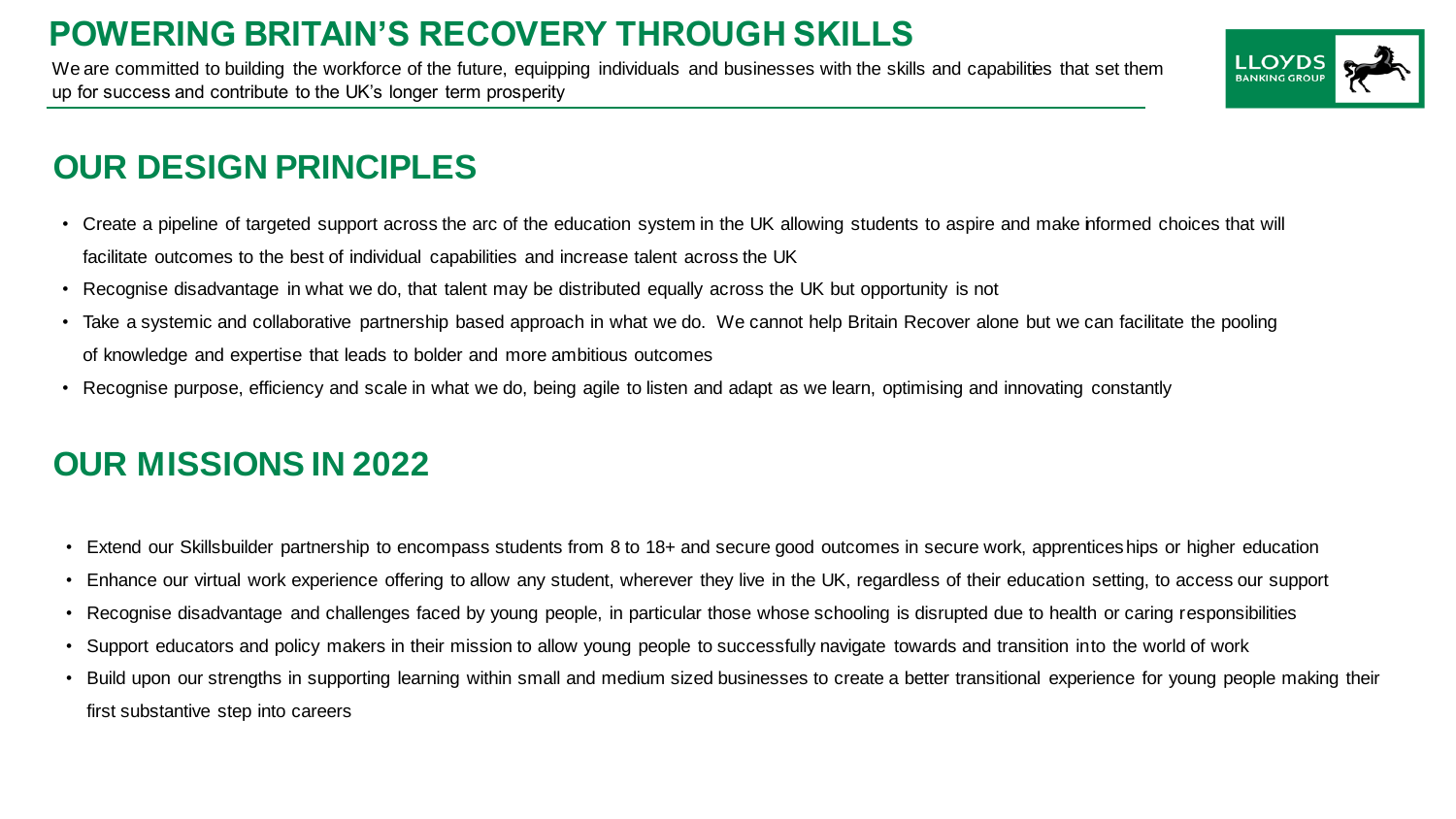# **POWERING BRITAIN'S RECOVERY THROUGH SKILLS**

Classification: Public

## We are striving to Help Britain Prosper and we're already helping individuals and businesses to thrive. But we want to do more.

Our focus in 2022 is to utilise our growing reputation in skills development as a force for good to fuel Britain's recovery from the pandemic.

We are committed to building the workforce of the future, equipping individuals and businesses with the skills and capabilities that will set them up for success and contribute to the UK's longer term prosperity.

Setting ourselves apart from our peers, we will draw on our industry knowledge, expertise and resources to coach young people, educators and businesses to achieve the future they dream of.